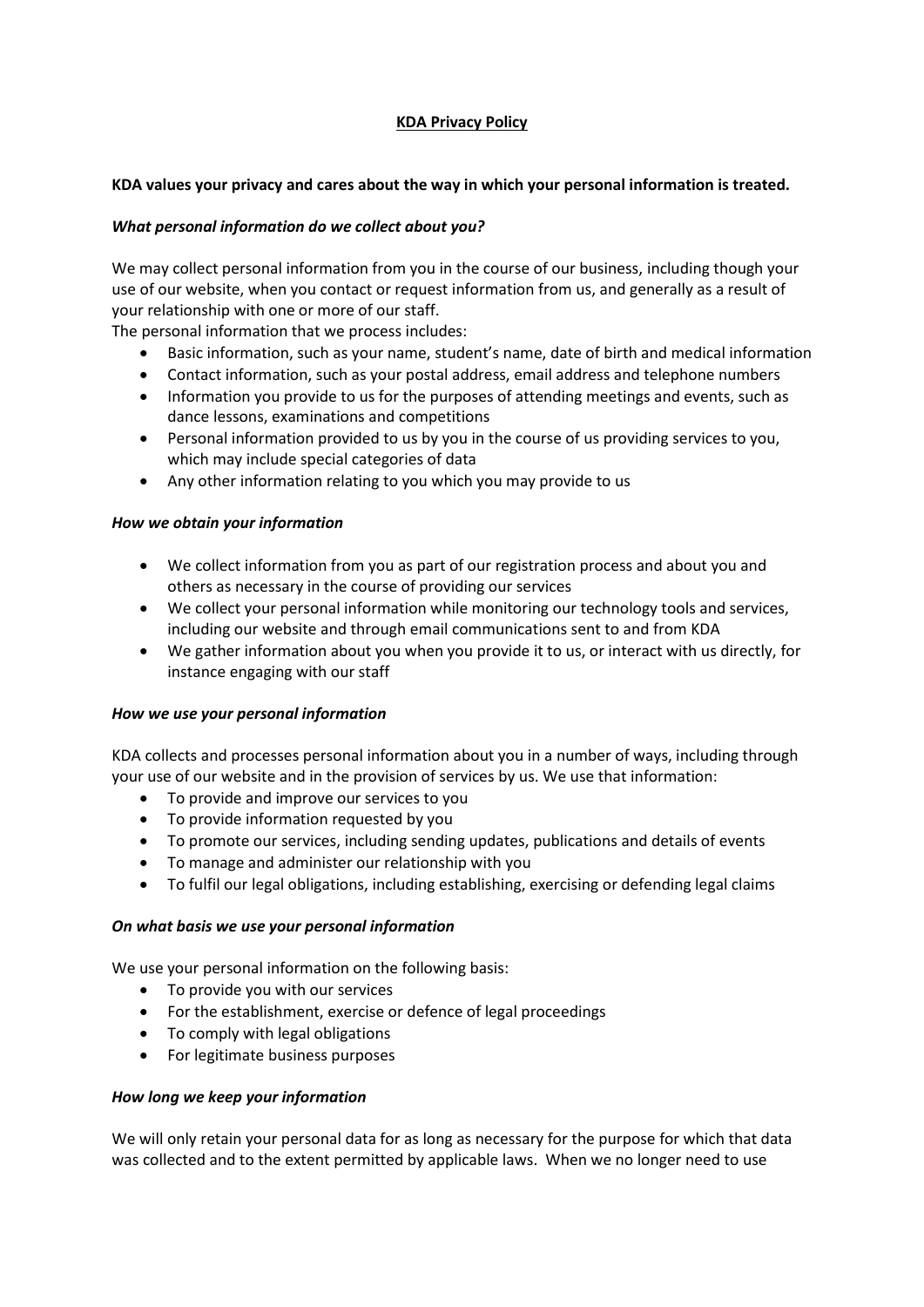personal information, we will remove it from our records and systems so that you can no longer be identified from it.

# *How we deal with children's privacy*

We will never knowingly collect personal information from individuals under the age of thirteen (13) years without first obtaining verifiable parental consent. If you are under the age of 13 you should not provide information to us. If we become aware that a person under 13 has provided personal information to us without verifiable parental consent, we will remove such personal information from our files.

# *Who we share your personal information with*

We may share your personal information with certain trusted third parties in accordance with contractual arrangements in place with them, including:

- Our professional advisers and accountants
- Third parties involved in hosting or organising examinations, events, or competitions

Where necessary, or for the reasons set out in this policy, personal information may also be shared with courts, tribunals, government agencies and law enforcement agencies. While it is unlikely, we may be required to disclose your information to comply with legal requirements. We will use reasonable endeavours to notify you before we do this, unless we are legally restricted from doing so.

KDA may use social media such as Facebook and Instagram. If you use these services, you should review their privacy policy for more information on how they deal with your personal information. We do not sell, rent or otherwise make personal information commercially available to any third party.

#### *How we protect your information*

We take appropriate measures to help protect your personal information in our custody and control from unauthorised access, use, disclosure, alteration or destruction consistent with applicable date protection laws.

#### *Your rights regarding personal information*

The European Union's General Data Protection Regulation and other applicable data protection laws provide certain rights for data subjects.

You are entitled to request details of the information we hold about you and how we process it. You may also have a right in accordance with applicable data protection law to have it rectified or deleted, to restrict our processing of that information, and to stop unauthorised transfers of your personal information to a third party.

If you object to the processing of your personal information, or if you have provided your consent to processing and you later choose to withdraw it, we will respect that choice in accordance with our legal obligations.

Your objection (or withdrawal of any previously give consent) could mean that we are unable to perform the actions necessary to achieve the purposes set out above (see 'How we use your personal information') or that you may not be able to make use of the services offered by us. Please note that even after you have chosen to withdraw your consent we may be able to continue to process your personal information to the extent required or otherwise permitted by law, in